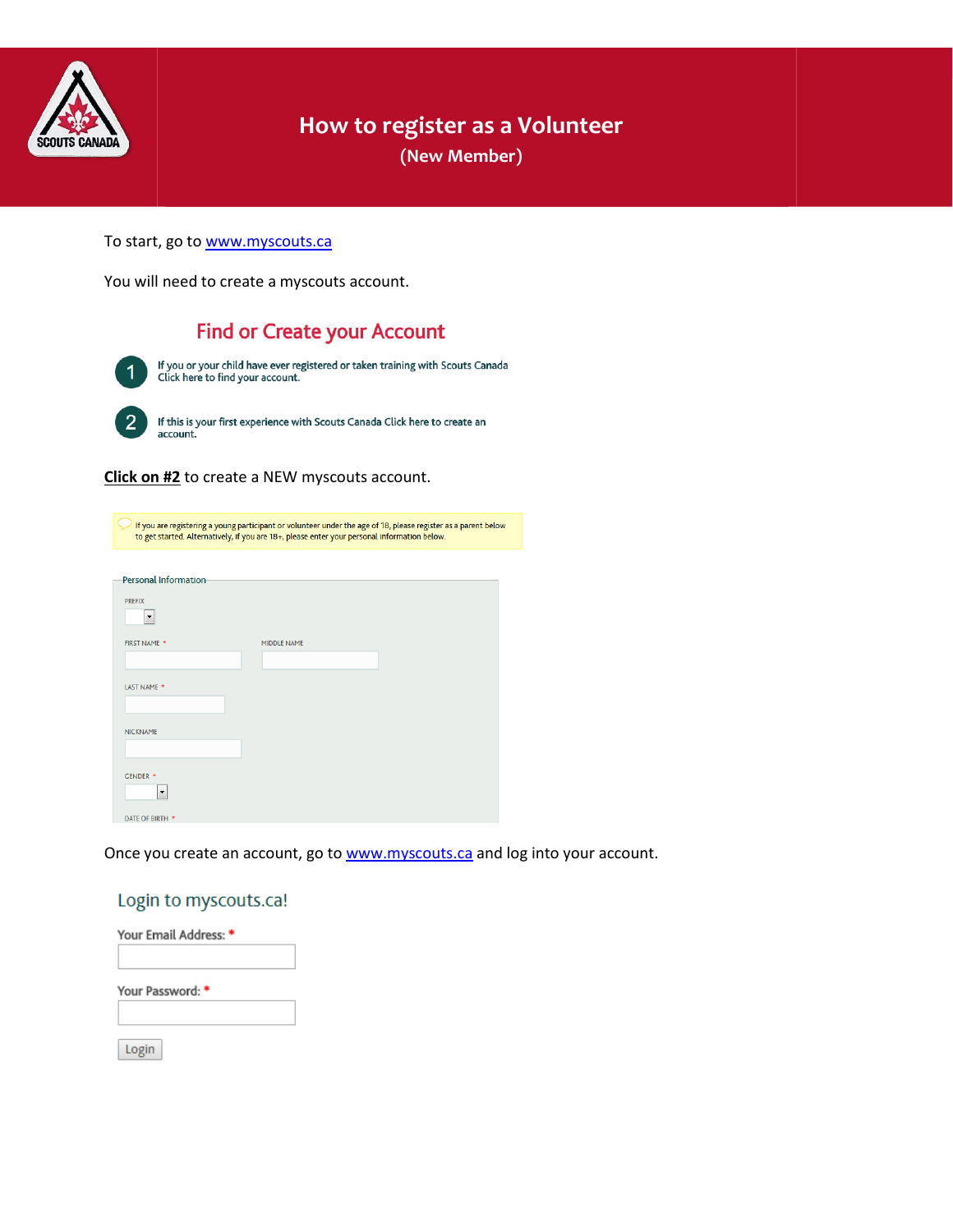Once you have logged in, select Register Member (on the left side of the screen).



You will then need to search for your preferred Scout Group. Use your postal code or the postal code of your preferred Scout Group.

Please type in your postal code and section (age of youth) you would like to register in.



Once your Group appears in the list, click on *Register as a Volunteer*

Select the correct registration year.



#### **Select Registration Year**

Select a Registration Year: \* Current Scouting Year : September 1st, 2017 - August 31st, 2018 v

Continue